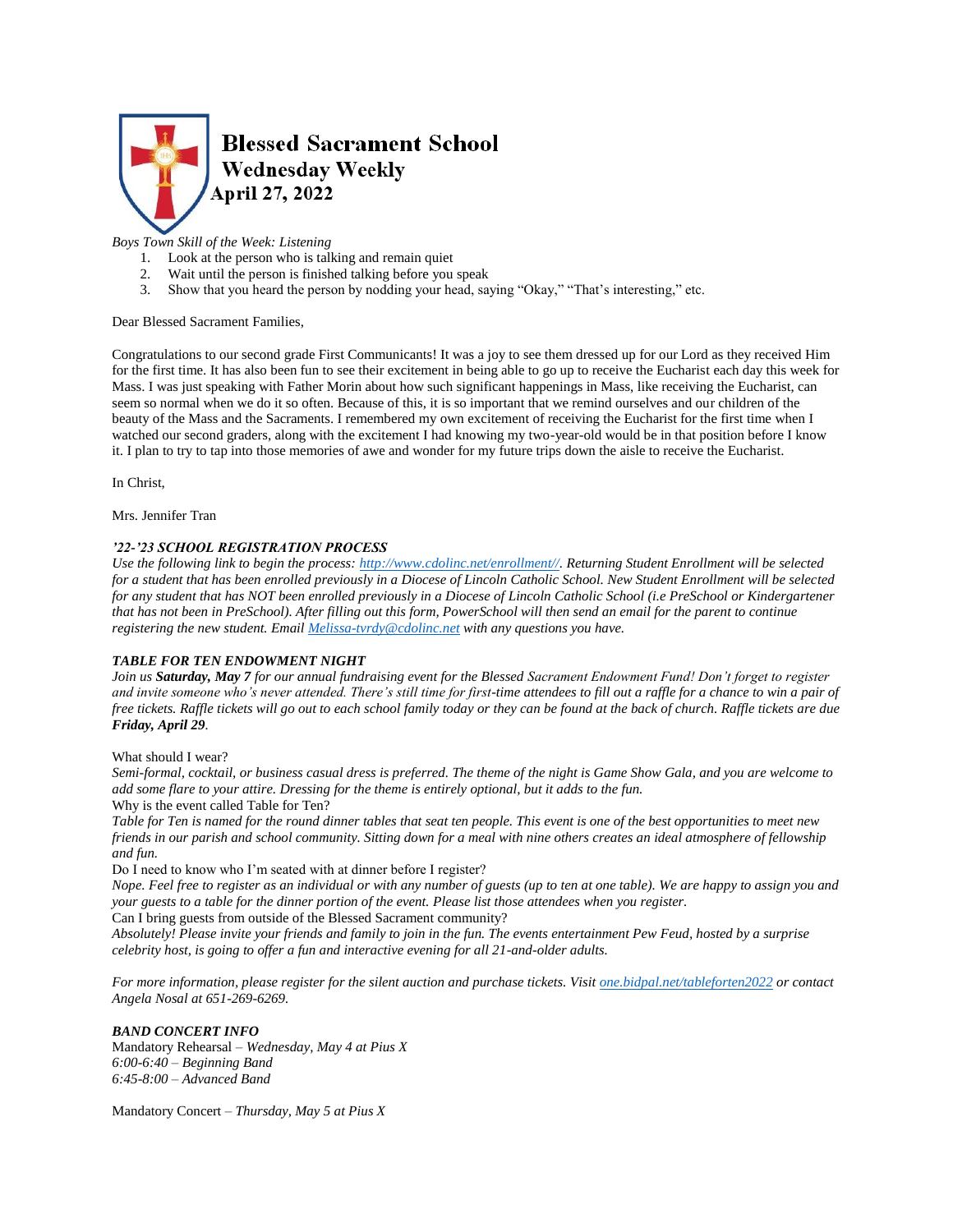*6:40 – Students arrive 7:00 – Concert Starts*

Dress Code *(concert): School Uniforms. Pants and Polos preferred. Leggings need to be worn under skirts/jumpers. NO SHORTS. Band shirts will be allowed if they are done in time.*

*What to Bring: Instrument and Music. Pius X has stands that will be available to use, but may need to be shared. If your student wants to be guaranteed their own stand, I suggest that they bring their folding stand from home. Because we are changing the format of our concert, please plan for it to run a little longer than it has in years past. With transitions, I am expecting the concert to last around an hour (give or take).*

### *FIELD DAY VOLUNTEERS*

*We still have 17 spots open for Field Day volunteers needed. If you would like to help with our Backyard Olympics Field Day on the morning of Tuesday, May 24, please [sign up](https://www.signupgenius.com/go/805084CAFAE23A5FB6-field)!*

## **IMPACTS OF TECHNOLOGY ON TEENS**

A growing body of research suggests that teen's social media and technology use can have a strong impact on academic performance and social behavior. For more information, please refer to the attached newsletter.

### *JUNIOR HIGH DANCE*

*St. John's School is hosting a Junior High Dance on this Friday, April 29. Your JH student should have received an invitation, which is all you need for admission to the dance.*

### *JUNIOR HIGH ELECTIVES*

*We are looking for volunteers who may have a specific skill they would like to teach to our Junior High students once a week for 40 minutes. This could range from woodworking to scrapbooking. A teaching license/certificate is not required. Emai[l jennifer](mailto:jennifer-tran@cdolinc.net)[tran@cdolinc.net](mailto:jennifer-tran@cdolinc.net) if interested.* 

## **VOLUNTEER MOVERS FOR MARKER BOARDS**

Our new, beautiful glass marker boards arrive on Wednesday, May 25 (the day after the last day of school). Although our maintenance man, Sam, is a miracle worker; he will need help moving these boards to each classroom. Email him a[t sam](mailto:sam-hamilton@cdolinc.net)[hamilton@cdolinc.net](mailto:sam-hamilton@cdolinc.net) if you are available and willing to help!

#### *SCHMOKER READING PROGRAM*

*The Kit and Dick Schmoker Reading Program on East Campus is holding a Summer Session June 9-July 6, from 9:00-10:15am, Monday through Friday. If you are interested in registering your student for this program, please visit <https://cehsvl02.unl.edu/ccp/secd/readingcenter/app/index.php> to complete the application.*

#### **2022-2023 SCHOOL CALENDAR**

The 22-23 School Calendar is attached. As you have seen this year, dates/times are subject to change; and there are still some dates that are yet to be determined. Thank you for your patience as we get those dates in place. This calendar will replace the current one on the school website once this 21-22 school year ends.

#### **UNIFORM INFO FOR 22-23 SCHOOL YEAR**

- Skirts/Squorts/Jumpers: They must be either the old or newer Blessed Sacrament plaid. The new plaid can be ordered throug[h Dennis](https://www.dennisuniform.com/schools/PBL)*. This 2022-2023 school year will be the last time the old BSS plaid will be accepted—23-24 school year must be the new plaid*. Skirts and jumpers should be no more than one inch above the knee, and shorts should be worn underneath in order for students to play freely and modestly during recess and PE. Leggings/tights worn underneath must be solid black, gray, navy, or white.
- Pants/Shorts: They must be khaki or navy, not excessively tight, and shorts no higher than mid-thigh. Pants/shorts are limited to one of the following: Dickies, Cat & Jack, Land's End, Dennis.
	- Pants or leggings under uniform bottoms must be worn November 1 through the end of February due to cold weather conditions.
- Polos: They must be gray, navy, white, or red (short or long-sleeve) polos. This 2022-2023 school year will be the last year red polos are accepted. No long-sleeve t-shirts are to be worn underneath polos, and shirts must be tucked in. Newly purchased polos are limited to one of the following in navy, gray, and white:
	- o [Dickies—](https://www.dickies.com/account)*material*: pique/performance; *colors*: dark/night navy, heather gray, white
		- Email: [jennifer-tran@cdolinc.net,](mailto:jennifer-tran@cdolinc.net) Password: blessedsacrament *(do not save payment info)*
		- School ID for phone orders: e0e57c8b8a
		- There is also the option to order them through a personal account
	- o [Land's End—](https://business.landsend.com/store/blessed-sacrament-uniform/)use this link to access the Blessed Sacrament store
	- o [Dennis—](https://www.dennisuniform.com/schools/PBL)use this link to access the Blessed Sacrament store